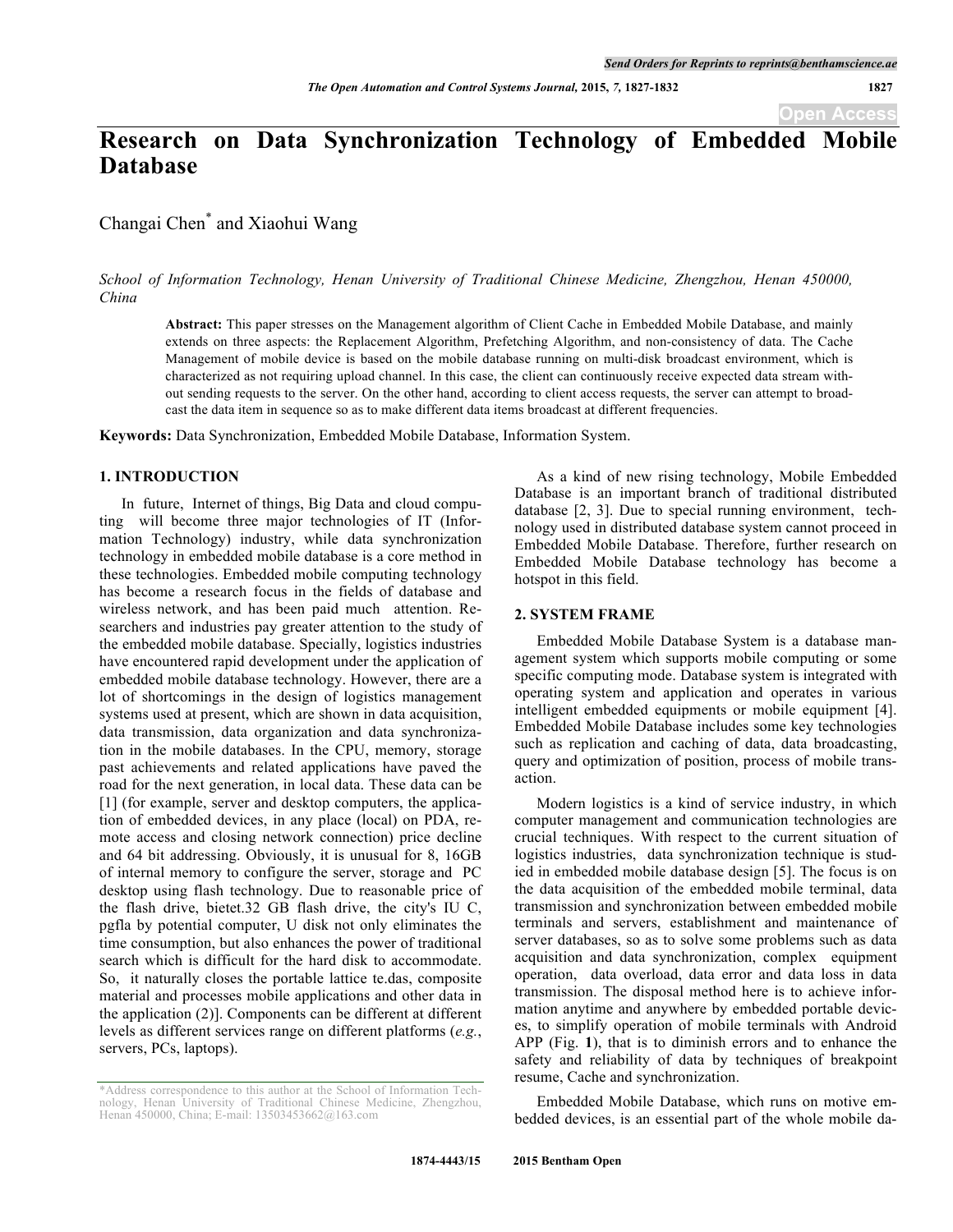

**Fig. (1).** An appointment schedule modified on different devices: a home machine, an office machine, and a PDA.



**Fig. (2).** The system architecture of embedded mobile database.

tabase system. Instead of being analyzed and researched in isolation the technology involved should be extended and deepened within the whole system. This paper starts from the model of Mobile Database System, analyzes the function of Embedded Mobile Database in the entire system, and explores thoroughly and studies deeply the key techniques in this field according to the motive characteristics, such as the motion of client, the frequent break and connection between client and network, the variety of network condition, the non-symmetry of network communication and so on (Fig. **2**).

The paper is organized as follows. Firstly, the Replacement Algorithm of Cache Management was studied by analyzing two sutra Algorithms: LRU and 2Q. The suitable Cache Replacement Algorithm of multi-disk broadcast---PIX Algorithm is proved by using mathematical method. Through these analyses and investigations, an ideal algorithm-2QIX has been provided, which can run stably in multi-disk broadcast environment (Fig. **3**). This algorithm has integrated the advantages of 2Q and PIX algorithm. It considers not only the issue of the associated access of data item, but also of the broadcast frequency gene. It can estimate the future access probability of data item via the history access records of data item, and, by experiments, it can turn out to have better effects.

Secondly, the Perfecting Algorithm is discussed. At the beginning, a reasonable Algorithm-PT algorithm is analyzed. Using Perfecting Algorithm, the client can continuously receive expected data items in broadcast environment. Therefore, Perfecting Algorithm works quite well in such an environment. However, PT algorithm has its restrictions in practice. In this case, a feasible Perfecting algorithm-EPT algorithm is provided. This algorithm makes PT algorithm possible by estimating the future access probabilities via the history access records of data items. But it demands the mobile device having better computing ability, which can complete the comparison of pt value at every broadcast unit interval.

Thirdly, non-consistency of data for Cache Management is discussed (Fig. **4**). Considering the necessity and inevitability of Data non-consistency in application environment, two key solutions to the problem are provided: Invalidation Setting and Propagation Updating Value. Since these two methods have their own features, it can be a pretty good solution if they are combined together according to their different statuses.

Finally, the executable model of Mobile Database system is built, testifying all algorithms discussed throughout the paper and their performances are validated through trials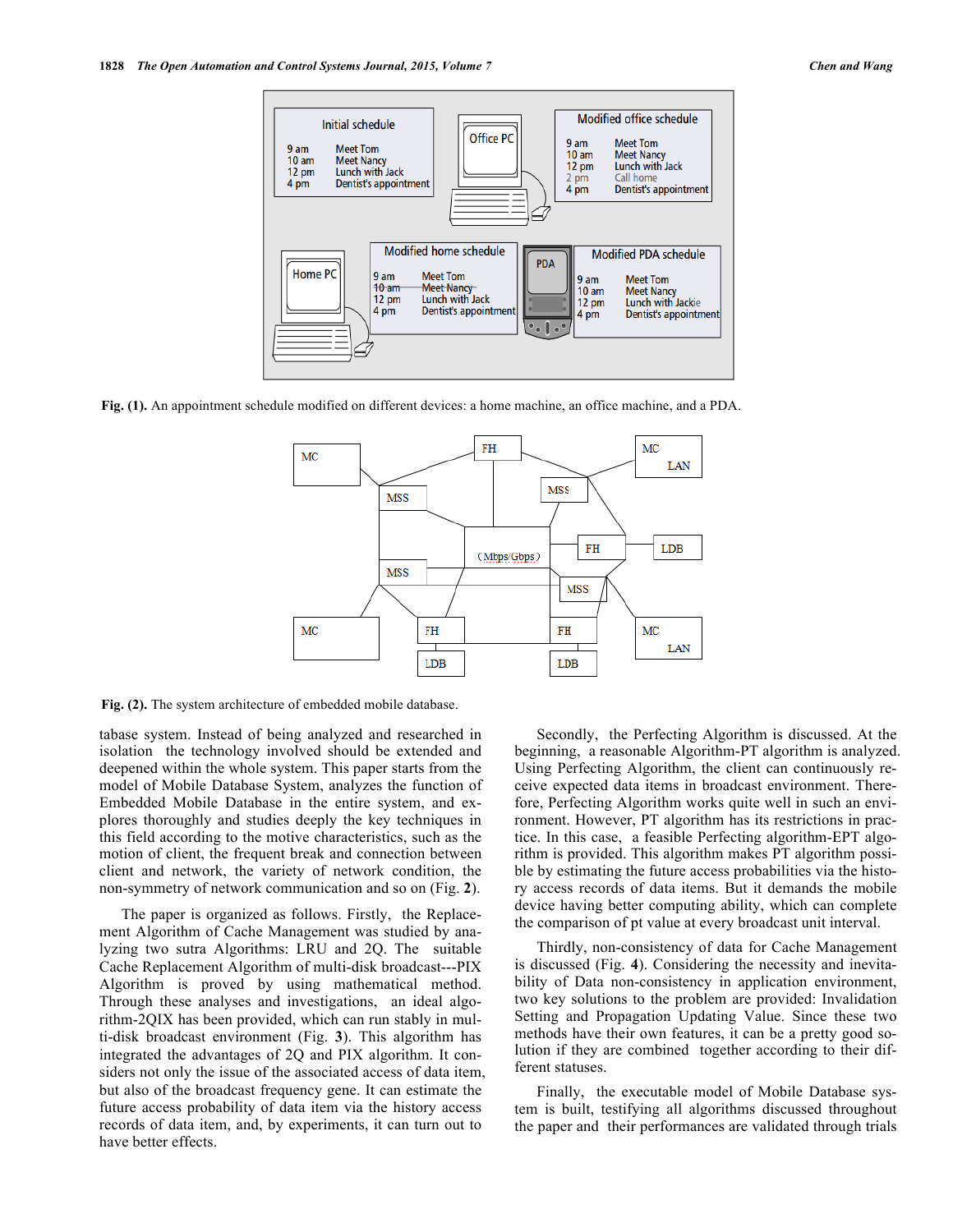

**Fig. (3).** The data model of CDM concept.



**Fig. (4).** Power supply design of AC-DC.

(Fig. **5**). The conclusion of this paper can have certain contribution in the application of Embedded Mobile Database.

The logistics database synchronization system proposed is composed of three modules that is, hardware of the embedded mobile terminals, transmission and synchronization of data processing of server database. The core component of the embedded mobile terminals consists of a CPU of Cortex-A8, GPS, network cards, keys and display screens etc, in order to evaluate order form information acquisition and supervisory control online of logistics systems. Data transmission and synchronization involve 3G technologies as premise of data transmission and synchronization, Internet work as supporter, cache and FIFO algorithm as techniques, transfer data information of embedded mobile terminals to former server. Server database incorporates charge data maintenance and processing, realizing the instantaneity of data, and provides server for on-line inquiry. The three parts supplement each other, collectively realizing data synchronization of whole logistics database, so as to meet the needs of real-time business management of logistics industry, gain integrated management model of data flow and information flow, supply an informative platform of logistics management and to promote the management level of logistics industry.

# **3. EMBEDDED**

In the crowded simple computer technology tools are needed to be sought for storage and operation of data and application. These declarations, however are not hard and have been developed to meet the needs of a particular user. Usually these applications render vertical development in key industries, such as medical, financial and other aspects, but these enterprises do not require a database expert in the database installation for configuration and management of their time. Focus on embedded applications, application and database synchronization is very important, usually from the perspective of application developers. Database is a typical single application database which does not involve sharing (or coordinates) of other databases (this is service of database application, for example, equipment). "Korolev", the author, are its author computers, desktop computers, servers,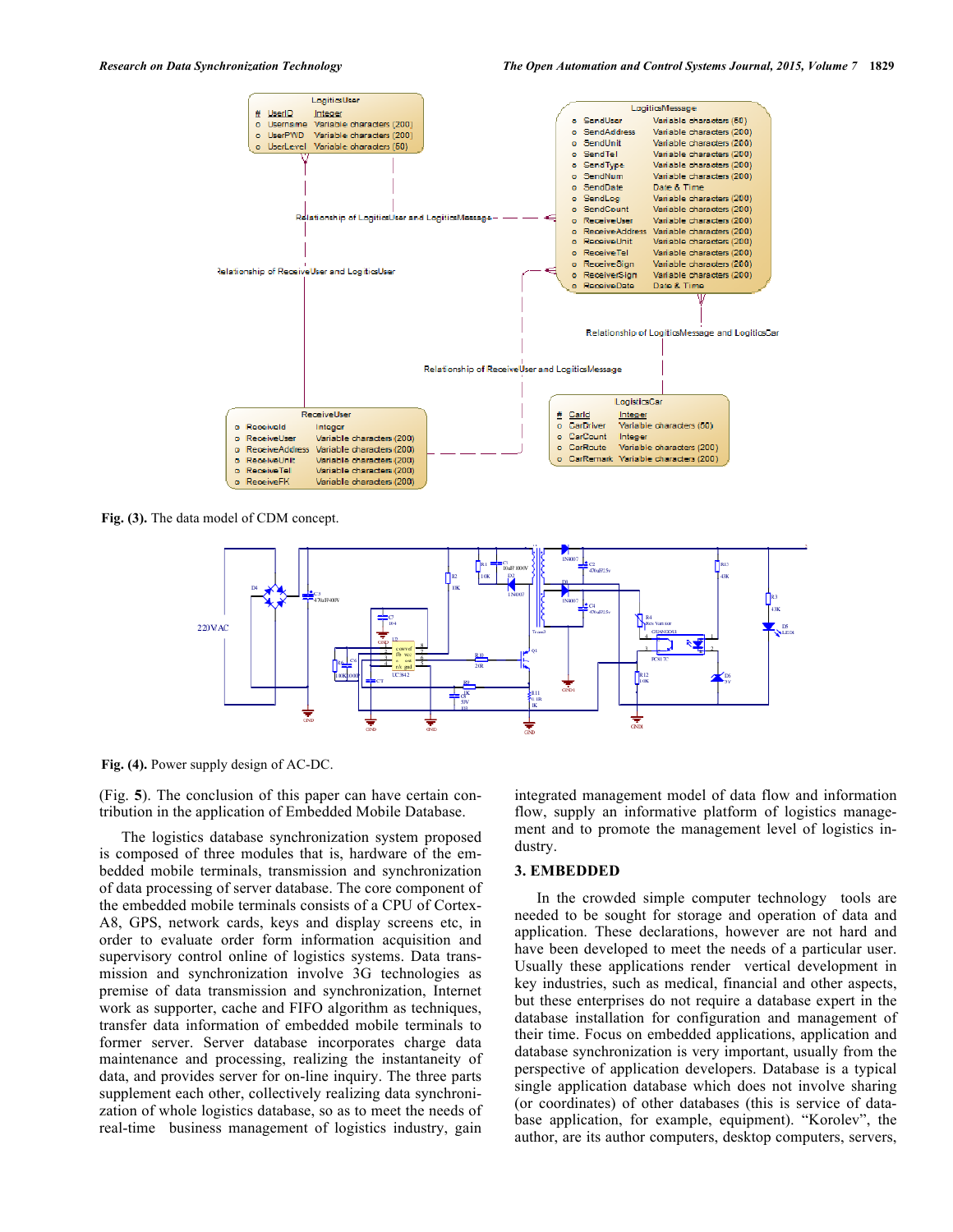

**Fig. (5).** The main control board of A8 minimum system.

server using the ideal choice. In the use of components and applications as the only life, different applications have different needs, some from the database access and other common problems, the need to support, and also some people may with the backstage database synchronization, embedded application function component is the decisive condition.

$$
S_{k} = \sum_{i \in D} P_{i} \cdot l_{i} = \sum_{i \in C_{k}} P_{i} \cdot l_{i} + \sum_{i \in C_{k}} P_{i} \cdot l_{i} = \sum_{i \in C_{k}} P_{i} \cdot 0 + \sum_{i \in C_{k}} P_{i} \cdot l_{i} = \sum_{i \in C_{k}} P_{i} \cdot l_{i} \quad (1)
$$
  

$$
S_{\omega + 1} = \sum_{i \in C_{k}} P_{i} \cdot l_{i}
$$
  

$$
= S_{\omega} - P \alpha_{\omega + 1} \cdot 1 \alpha_{\omega + 1} + P_{v} \cdot 1_{v} \qquad (2)
$$

 $= S_{\omega} + P_{v} \cdot 1$ 

The rapid development of the application of vertical (Embedded Systems) and traditional database provider does not meet the requirements of component manufacturers, whether differences in management application or data and developers, every day, has technology, the basic document, store and retrieve data. Or, in particular of the management team, is the need to fill in some of the products of embedded technology. Application developers want from the database, database providers.

### **3.1. Key Codes**

final String createLoginsticsUserTable="create table LogisticsUser"+

(Userld integer primary key autoincrement, UserName text

text,UserLevel text)";

final String createReceiverUserTable="create

table ReceiverUser(ReceiverUser text,"+

"ReceiveAddress text,ReceiveUnit text,"+

final String createLoginsticsMessageTable ="create table LogisticsMessage(SendUserVarchar

text,SendAddress text,SendUnit text,Send pe text,SendNum text,"+

"SendDateDate text,SendLog text,"+

"SendCount

text,ReceiveUser

text,ReceiveAddress

text,ReceiveUnit

text,ReceiveTel text,ReceiveSign text,ReceiverSign text,ReceiveDate time)"

- "ReceiveTel text,ReceiveFK text)";
- \*@param context
- \*@param name
- \*@param version

$$
^{\ast/}
$$

public MyDatabaseHelper(Context context, String name, int version){

super(context, name, null, version);

- }
- @ Override

public void onCreate(SQLiteDatabase db)

db.execSQL(createLoginsticsUserTable);

db.execSQL(createReceiverUserTable);

db.execSQL(createLoginsticsMessageTable);

@ Override

public void onUpgrade(SQLiteDatabase db, int oldVersion, int newVersion){

System.out.println("--------onUpdate Called----- " +old Version

 $+$ "  $\rightarrow$ " +new Version);

## **3.2. Method**

Analysis regarding conflict problem of replication technique has brought out Two-Tier Replication Scheme and Synchronization Replication Scheme in light of the conflict problem:

1. Two-Tier Replication Scheme adopts bidirectional and synchronous replication method. Embedded Mobile Database detects and solves conflict of renewed data which database server downloads to synchronous server. And Embedded Mobile Database uploads renewed data to synchronous server. Synchronous server detects conflict of renewed data. Synchronization Replication Scheme adopts upload transac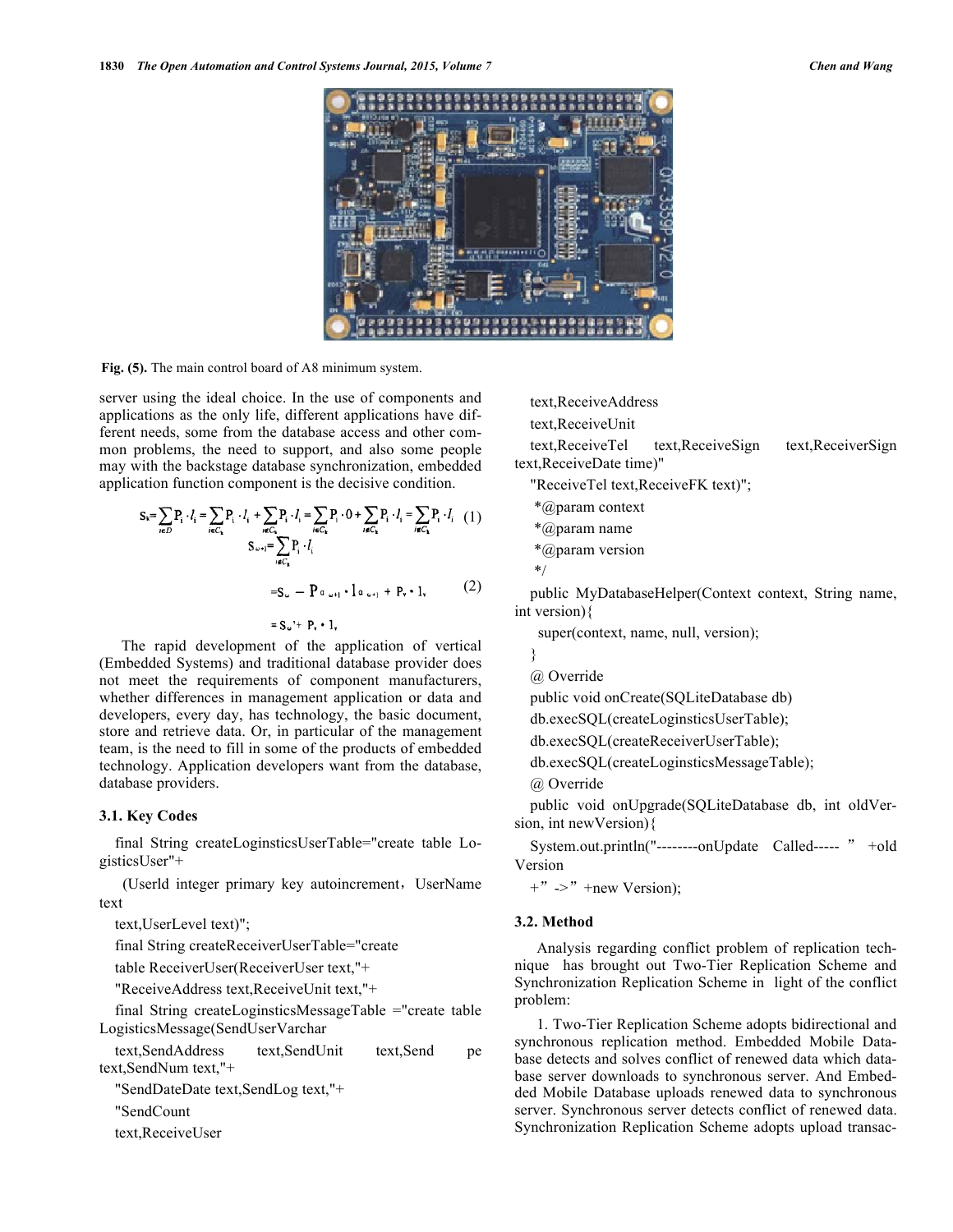tion arithmetic based on Relate Transaction Scheme, upload transaction arithmetic based on Time Limit Scheme and Relate Transaction Scheme- Time Limit Scheme replication arithmetic based on two conflicts solve scheme. The timing complexity of upload arithmetic is O (n) (Fig. **6**).



#### **Fig. (6).** Run results.

2. When validating the experiment, the result of Two-Tier Replication Scheme in Embedded Mobile Database can detect and solve conflict before submitting tentative transaction. It can avoid transfer of cancelled transaction to database server. Moreover, it can reduce the quantity of data transmission and enhance autonomy of Embedded Mobile Database. The result of Synchronization Replication Scheme is the quick time for detecting the conflict. It can enhance efficiency of synchronization as well.

The two solutions aiming at confliction can achieve final consistency of the whole Embedded Mobile Database System in application. And these can also enhance user testing of Embedded Mobile Database application.

Essentially, the wireless network is far from fixed network security, because it is difficult to listen and emit radio waves no matter where it is. Therefore, the wireless transmission of data than the fixed transmission is more susceptible to theft or deception, causing problems: if a computer impersonates other computer's identity then the question arises as how to prevent the illegal data access. Secondly, the carrying of mobile computers is convenient and it is also easy for them to get stolen, therefore how can the data of the mobile computer theft be avoided to be received or transmitted. Moreover, in a mobile computing environment, the user freely makes use of arbitrary networks, then how can the flooding of mobile users be prevented resulting in the visited network environment of accidental or even malicious destruction. These are the security aspects of mobile database. In the mobile database, the se curity factor requires the effective management of mobile users. At present, generally the method adopted is: each system user has a unique symbol (ID), unified system of the ID management according to the security needs of access control. The main measures of safety technology are: first, on MC certification, prevent fraudulent access to non-registered MC; second, encrypt the wireless path, in order to prevent third-party theft; third, provide identity protection to mobile users, preventing user location leaks or condition of being tracked.

## **4. NEED FOR SMALL, EMBEDDED IN-MEMORY, MOBILE DBMS**

The minimum unit of the experimental setup is the broadcasting unit. As a unit of computation, the selection of the broadcasting unit has two advantages:

(1) the number of radio units than the absolute time can more objectively reflect the access request average response time, because in the experiment, environment is wired to simulate the wireless broadcast, so there is no phenomenon of loss of the broadcast data in the air, as the client responds to the access request and waits for the radio unit number is client processing power factors influence, is a more objective measurement units;

(2) the radio unit can more intuitively reflect in response to a request for a visit and waiting time, for example, broadcast cycle for 1600 broadcast unit broadcasting system, in a no local cache, the client response a request for access the average time is probably the entire cycle of half, namely 800 broadcast unit.

If the client has a local cache, and makes use of an algorithm to implement a management strategy, then access to the requested average response time is only 200 radio unit. Obviously, by comparison, the differences can clearly be reflected in local cache effects and various management strategies.

$$
S_{\omega +} = S_{\omega} + P_{\nu} \cdot \frac{T}{2X_i} = S_{\omega} + C \cdot \frac{P_{\nu}}{X_{\nu}}
$$
 (3)

The rationality and feasibility of the experimental model is the key to the rationality of the experimental results. This model is divided into two key parts: server model and client model. The server mainly uses the broadcast scheduling algorithm to achieve data broadcast scheduling, and the client mainly generates continuous access requests and realizes local Cache management. The data page is of uniform size as a transmission unit, which does not affect the superiority of the algorithm and system performance analysis of the experimental results. Moreover it also reduces many external influences, reflecting more essential differences between the various algorithms. The experimental model tests the capability of the system of temporal logic unit known as the radio unit. A radio unit refers to the time spent by broadcasting a data page, and the radio unit of absolute time and transmission media and operating environment.

Because once the server broadcast program is established, the client can only passively listen from the server broadcast channel to performance and the system of any single client and other client is rendered irrelevant. However, with the increasing number of clients, server side data scheduler should correspondingly adjust according to the access requests. Therefore, the downlink of the broadcast channel determines the mutual independence and dependence of the different mobile clients.

The impact of the radio program can be reflected in a timely manner, as a client can be used to simulate the operation in a multiple client environment (Fig. **7**).